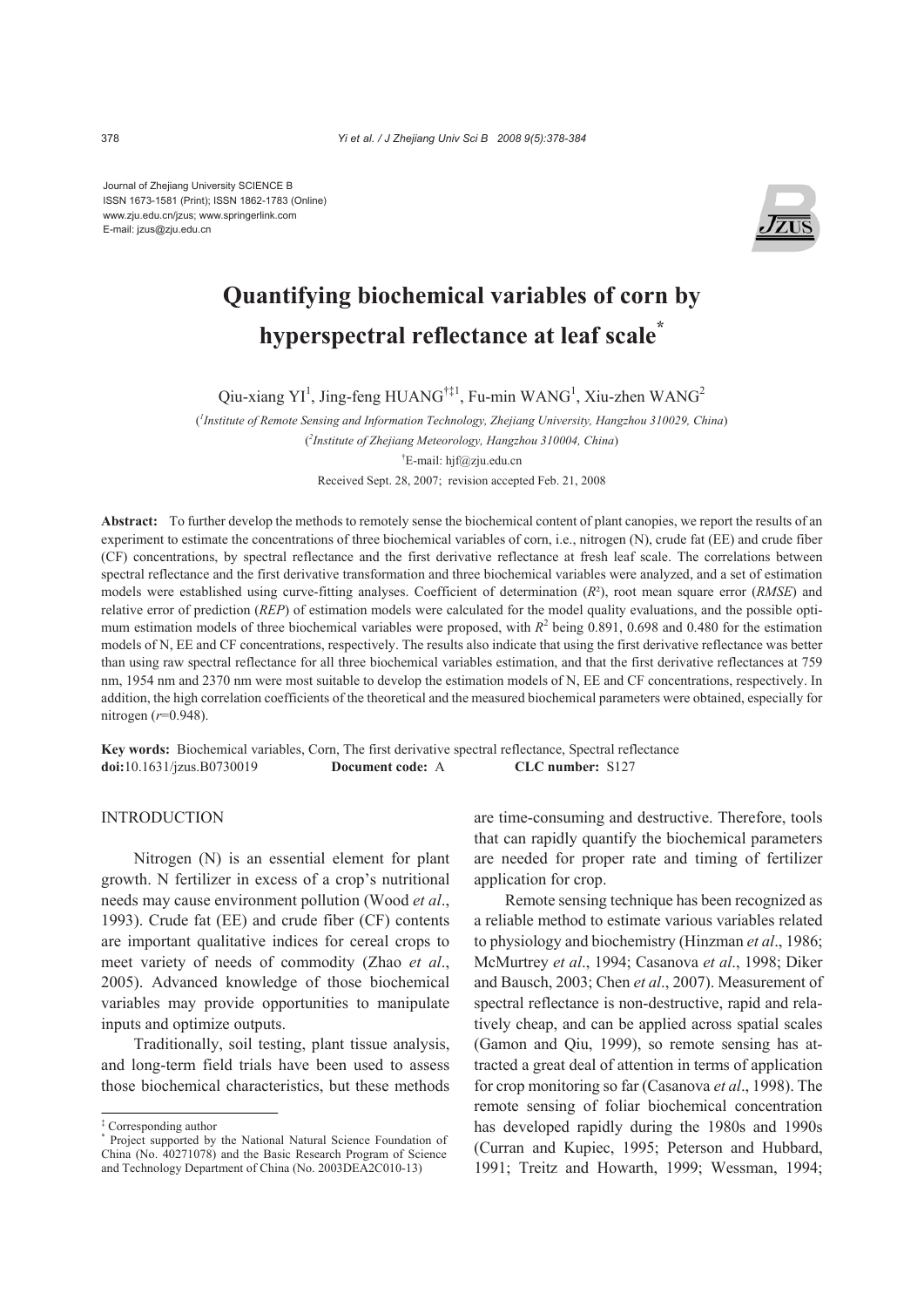Wulder, 1998). Researches in the past decades have shown that remote sensing technology offers a practical alternative to the complicated, slow and expensive chemical methods to estimate foliar chemical concentrations over large geographic areas (Curran, 1989). The use of effective remote sensing techniques can eliminate the need for extensive field sampling (Graeff and Claupein, 2003).

Hyperspectral sensors measure the reflectance in a large number of narrow wavebands, generally with bandwidths of less than 10 nm. With these narrow bands, reflectance and absorption features related to physical and chemical characteristics of specific crop can be detected (Strachan *et al.*, 2002).

An expending body of literature over recent years has focused on developing an understanding of the relationship between reflectance properties and leaf nitrogen concentration (Yoder and Pettigrew-Crosby, 1995; Kokaly, 2001; Graeff and Claupein, 2003; Zhang *et al*., 2006), but few discussed the estimation of EE and CF concentrations using hyperspectral reflectance. This research aims to exploit the relationship between hyperspectral reflectance at fresh leaf level and biochemical characteristics of corn. The specific objectives of present study are: (1) to identify optimal wavelengths that were significantly related to N, EE and CF concentrations by correlation analysis; (2) to select suitable estimation models for N, EE and CF concentrations by model quality evaluation.

#### MATERIALS AND METHODS

#### **Experimental design**

The field experiment was conducted in 2002 at Zhejiang University Experiment Farm, Hangzhou, Zhejiang Province, China, located at 30°14′ N, 120°10′ E. The experiment area is characterized by monsoon climate with a hot summer and a cool winter, and marked seasonal variations in precipitation. The average annual rainfall is 1374.7 mm. The sandy loam paddy soil had the following properties: pH 5.7, organic matter with 16.5 mg/g and total N with 1.02 mg/g. Six corn cultivars (*Zea mays* L.), i.e., yedan13 (Laizhou Academy of Agricultural Sciences, Shandong Province), danyu13 (Dandong Academy of Agricultural Sciences, Liaoning Province), sunuo1

and sunuo2 (Academy of Agricultural Sciences, Jiangsu Province), tetian1 and chaotian2018 (Seed Group Company, Zhejiang Province), were grown in 48 plots with nitrogen fertilization treatments of 0, 140 and 240 kg N/ha, respectively. Three replications were set for each treatment.

#### **Measurements of biochemical variables**

Three biochemical variables were analysed in this study, i.e., total N, EE and CF concentrations. All biochemical variables were determined by traditional wet chemical analysis according to the following procedures: N concentration was determined by Kjeldahl method; EE and CF concentrations were obtained by international standard methods of GB/T 6433-94 and GB/T 6434-94, respectively (Wang and Yu, 2001). The results were all expressed in percent.

#### **Measurements of spectral reflectance**

Hyperspectral reflectance was acquired with an Analytical Spectral Device, FieldSpec Full Range (ASD FieldSpec FR, Analytical Spectral Devices, Inc., Boulder Co., USA) that obtains continuous spectra from 350 nm to 2500 nm with 1.4 nm sampling intervals and 3 nm spectral resolution at spectral range of 350~1000 nm and 2 nm sampling intervals and 10 nm spectral resolution at spectral range of 1000~2500 nm. At ripe stage, three representative plants for each cultivar were cut off at ground level to conduct spectral measurements and biochemical analysis of leaves, stems, ears and sheath separated. The number of samples for analysis was 35. The samples were backed with a black rubber background for spectral measurement, the reflectance of which was nearly zero, and a 50 W halogenate lamp was used as illumination source and set at 0.45 m above the target with the angle of 70°. Fiber tip of spectrometer-operator consistently held approximately 0.1 m above the target with 8° field of view. Immediately after spectra measurement, samples were oven-dried at 105 °C for half an hour and then at 70 °C till the constant weight was acquired. The dry tissue was ground with a mortar and pestle for further biochemical analysis.

Every spectrum used in this analysis was an average of ten individual measurements automatically acquired by the FieldSpec. All measurements were made with a timely white reference calibration and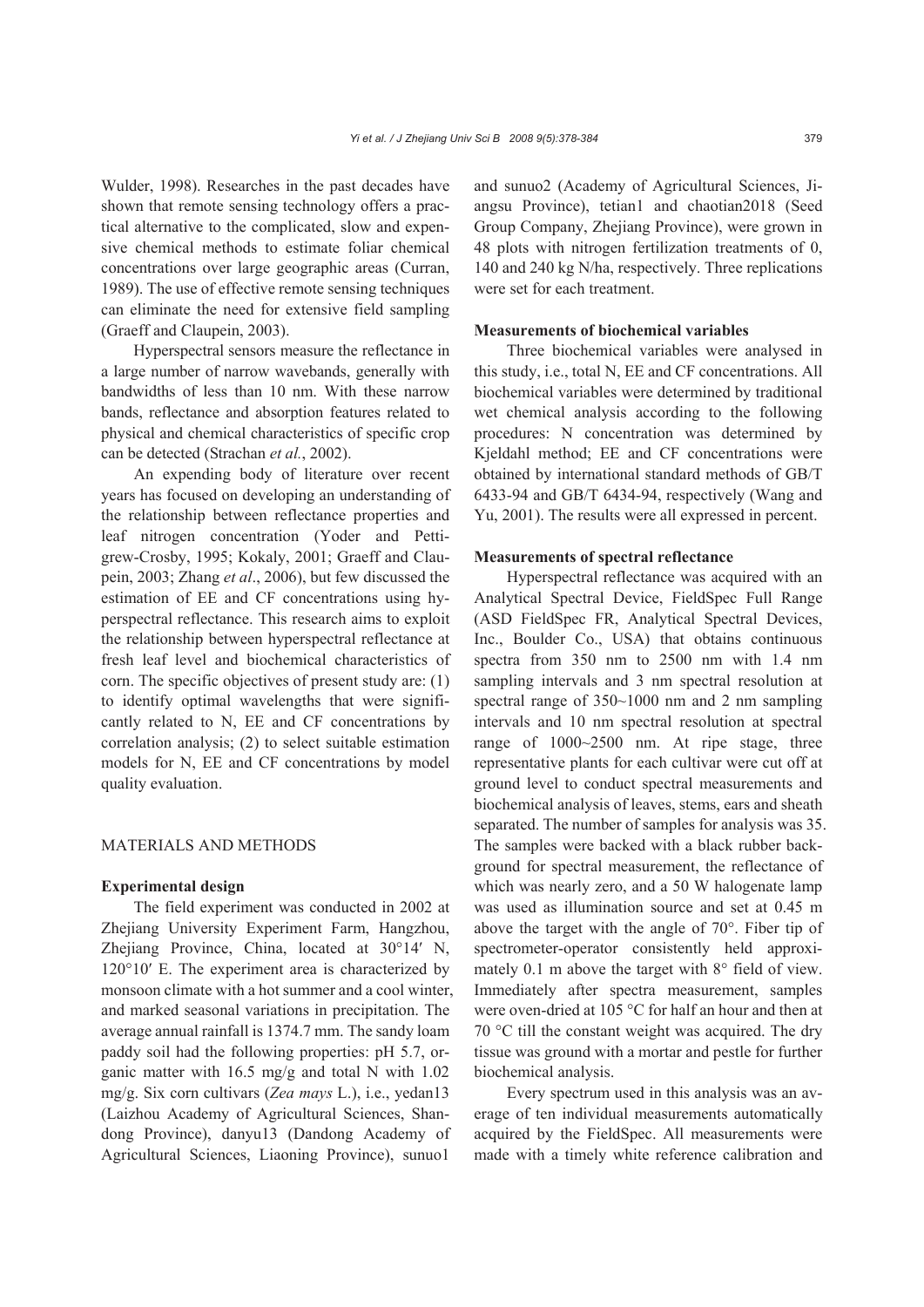the target reflectance is a relative value corresponding to the white reference reflectance as 1. Noise at the beginning of the spectrum limited the useful data range between 450 and 2500 nm in the analysis.

## **Calculation of the first derivative spectral reflectance**

It has been reported that spectral derivatives have further merits, such as their ability to reduce variability due to changes in illumination or background reflectance properties (Demetriades-Shah *et al*., 1990; Zhang *et al*., 1997), which may make them robust spectral estimates of agronomic parameters of plant.

Due to the discrete characteristic of the spectral sampling interval, the derivative spectra were often calculated with the differential method expressed as:

$$
\rho'_{(\lambda_i)} = \frac{d\rho_{(\lambda_i)}}{d\lambda} = \frac{\rho_{(\lambda_{i+1})} - \rho_{(\lambda_{i-1})}}{\lambda_{i+1} - \lambda_{i-1}},
$$
\n(1)

where  $\lambda_i$  is the wavelength of the band *i*;  $\rho_{(\lambda_i)}$  and  $\rho'_{(\lambda)}$  are raw reflectance and its first derivative reflectance at the band *i*, respectively.

# **Calculations of root mean square error (***RMSE***) and relative error of prediction (***REP***)**

The performance of models was evaluated by coefficient of determination  $(R^2)$  and *RMSE*. *RMSE* is an indicator of the average error in the analysis expressed in original measurement unit (Kvalheim, 1987) and calculated by:

RMSE = 
$$
\sqrt{\sum_{i=1}^{n} (y_i - \hat{y}_i)^2 / n}
$$
, (2)

where  $y_i$  and  $\hat{y}_i$  are measured and theoretical values of crop variables, respectively; *n* is the number of samples.

Another useful parameter is the *REP* of the model calculated by:

$$
REP = \frac{100}{\overline{y}} \sqrt{\sum_{i=1}^{n} (y_i - \hat{y}_i)^2 / n},
$$
 (3)

where  $\bar{v}$  is the mean of measured values.

### RESULTS AND DISCUSSION

# **Correlation between biochemical variables and raw spectral reflectance**

Correlation analysis was done to determine if the reflectance at each wavelength was positively or negatively correlated with three biochemical variables. Fig.1 shows that three biochemical variables were generally positively correlated with reflectance at near-infrared bands and negatively correlated with reflectance within the visible region. The correlation variations of N and EE were very similar, which was probably due to significant correlation between N and EE. However, the correlation coefficients of N were generally higher than those of EE in the visible region but lower in the near-infrared region. The correlation between CF concentration and reflectance was not very strong, and a relative good relationship appeared in limited wavelengths from 1884 nm to 2028 nm. The maximum correlation coefficient for N was located at 716 nm (*r*=−0.847), for EE at 1507 nm (*r*=0.772) and for CF at 1924 nm (*r*=−0.593). Furthermore, the maximum correlation coefficients at the above mentioned wavelengths were all beyond significant level  $(r=0.418)$ , which indicated the feasibility of using the reflectance at those wavebands to develop the estimation model.

## **Correlation between biochemical variables and the first derivative reflectance**

As shown in Fig.2, the correlation coefficients between three biochemical variables and the first derivative reflectance changed dramatically over the wavebands, and N and EE followed a similar pattern. Same to raw hyperspectral reflectance, the correlations between N and EE concentrations and the first derivative reflectance were generally much greater than that between CF concentration and the first derivative reflectance. For N, the highest correlation coefficient located at 759 nm (*r*=0.944); for EE and CF, the maximum correlation coefficients appeared at 1954 nm (*r*=0.814) and 2370 nm (*r*=0.693), respectively.

The first derivative transformation showed higher overall *r* values than the corresponding raw hyperspectral reflectance. The *r* values for correlations of three biochemical variables and the first derivative reflectance were found in the following order: N>EE> CF. The correlation of N concentration and reflectance around the above mentioned regions has been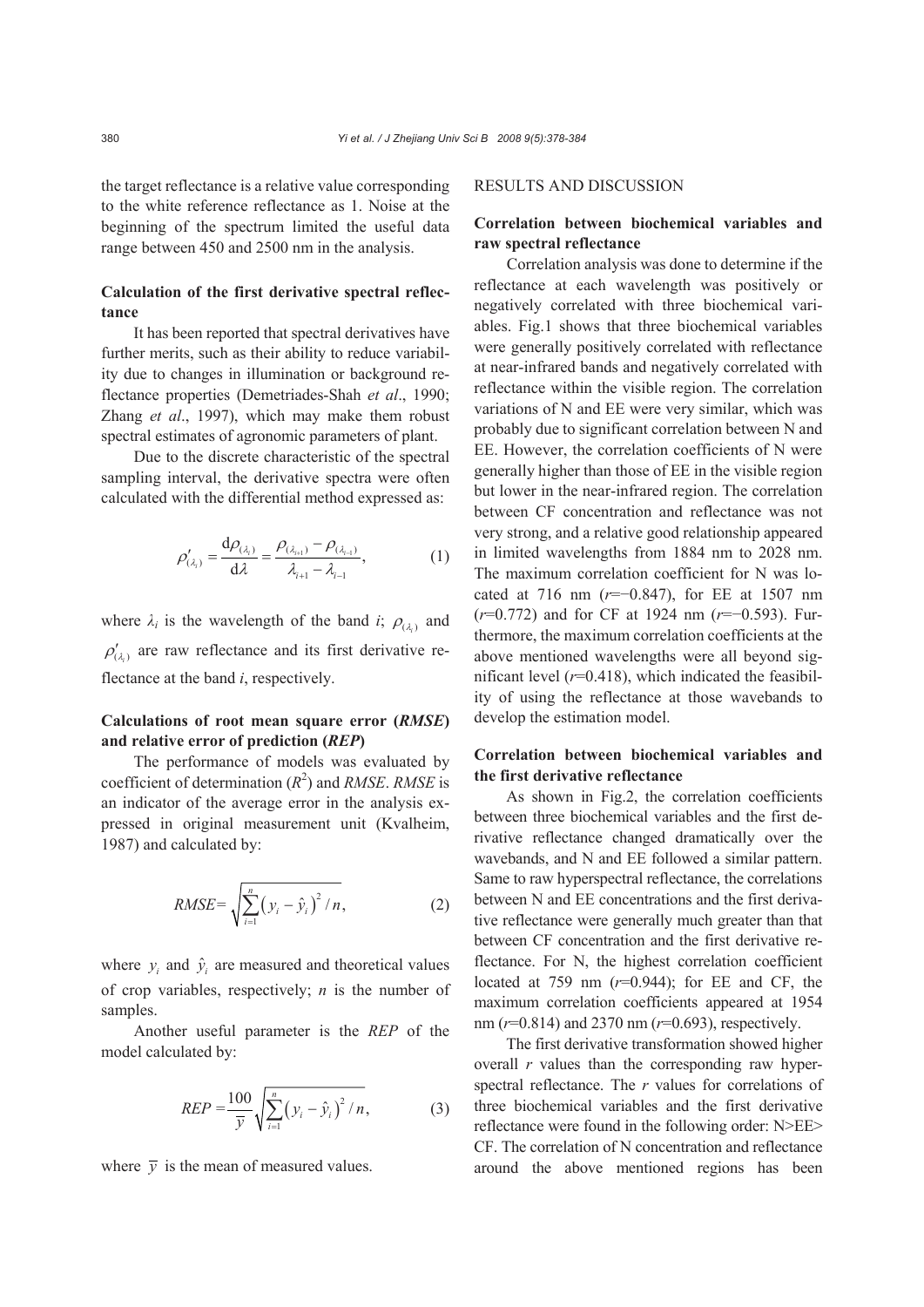

**Fig.1 Correlogram between three biochemical variables and raw spectra reflectance. (a) N; (b) EE; (c) CF**  The solid and the short dash lines represent the significant differences at *P*=0.01 and *P*=0.05, respectively



**Fig.2 Correlogram between three biochemical variables and the first derivative reflectance. (a) N; (b) EE; (c) CF** The solid and the short dash lines represent the significant differences at *P*=0.01 and *P*=0.05, respectively

reported in previous studies (Blackmer and Schepers, 1994; Blackmer *et al*., 1996; Stone *et al.*, 1996).

### **Model development and evaluation**

In the present study, linear and nonlinear curve-fitting analyses were used to develop estimation model. Two nonlinear models were adopted, i.e., logarithmic and exponential models. The expressions of linear and nonlinear models are as follows:

Linear model: *y*=*a*+*bx*, Logarithm model:  $y=a+b \cdot \ln(x)$ , Exponential model:  $y=a$ ·exp(*bx*),

where  $y$  is the intended biochemical variable, i.e., N, EE or CF concentration  $(C_N, C_{EE}$  or  $C_{CF}$ ); *x* is the spectral variable, i.e., raw spectra reflectance or the first derivative spectral reflectance at the most sensitive band; *a* and *b* are constants.

Two different strategies were used for the development of estimation model. In the first strategy, the reflectance at the selected wavelength was directly used as independent variable to conduct linear and nonlinear regressions; in the second strategy, the first derivative reflectance at the corresponding wavelength was used as independent variable. N, EE and CF concentrations were used as dependent variables in both strategies. The expressions of the developed models are summarized in Table 1.

The results of model evaluation (Table 1) show that using hyperspectral reflectance and its first derivative transformation could produce an acceptable accuracy. Three biochemical variables were all perfectly related to raw reflectance and its first derivative reflectance at the selected wavelength. The coefficients of determination  $(R^2)$  of R (reflectance)-based model and the first derivative R-based model ranged from 0.352 to 0.770 and from 0.480 to 0.891,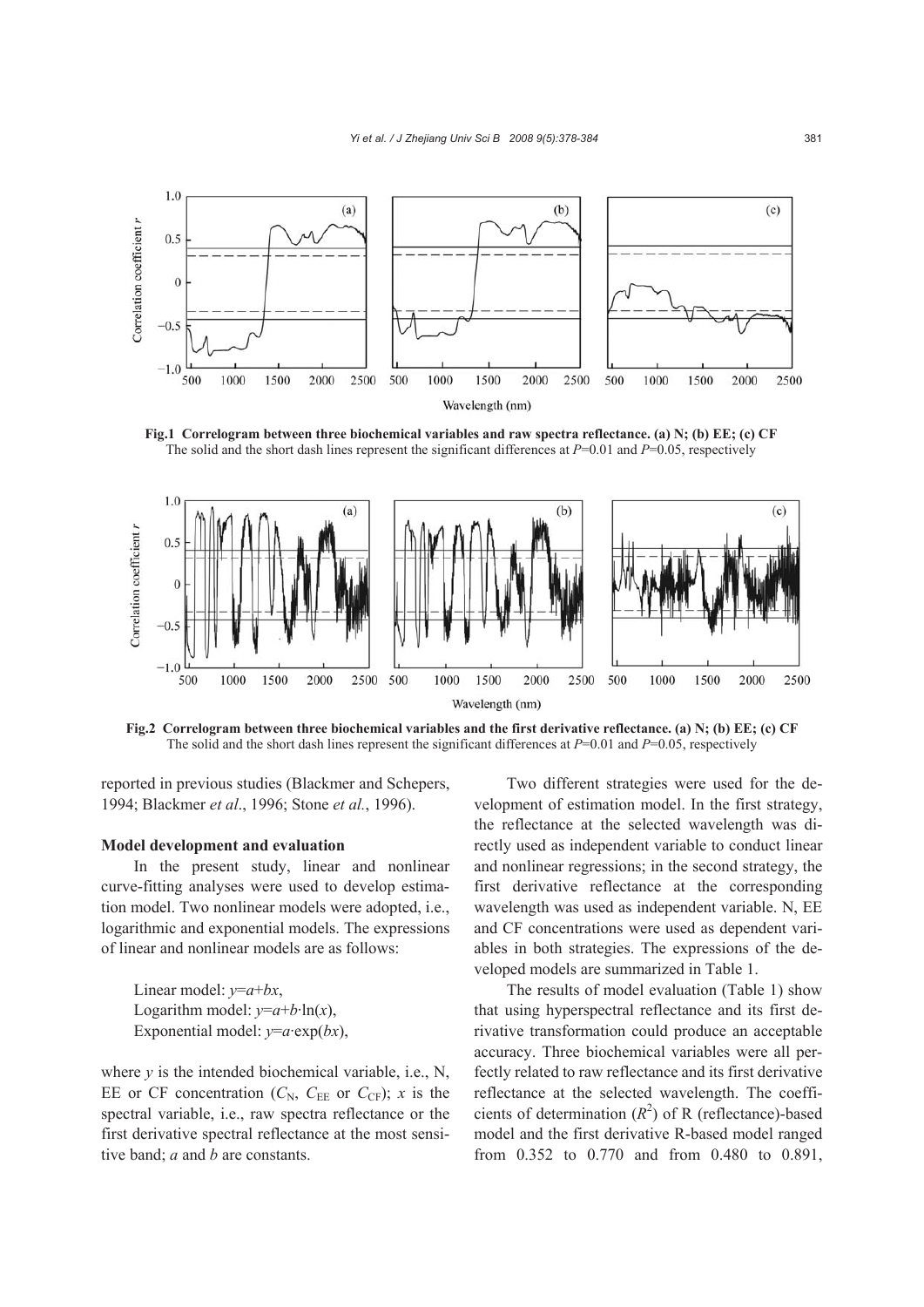**Table 1 Expressions of the developed models and results of model evaluation** 

| Independent<br>variable $x$                                                | Model expressions                               | $R^2$                 | RMSE REP    |       |
|----------------------------------------------------------------------------|-------------------------------------------------|-----------------------|-------------|-------|
| $P(716 \text{ nm})$                                                        | $C_N$ =-1.38ln(x)+0.351                         | $0.770^{\degree}$     | 0.272 13.31 |       |
| $\rho'$ (759 nm)                                                           | $C_N$ =1.37exp(1457.1x)                         | $0.891**$             | 0.181       | 8.85  |
| $\rho$ (1507 nm)                                                           | $C_{EE} = 0.879 \exp(9.983x)$                   | $0.587**$             | 0.644 18.69 |       |
| $\rho'$ (1954 nm)                                                          | $C_{EE}$ =1.497exp(3758.8x) 0.698 <sup>**</sup> |                       | 0.589       | 17.11 |
| $\rho$ (1924 nm)                                                           | $C_{CF} = -395.04x + 43.115$                    | $0.352^*$             | 3.951 14.27 |       |
| $\rho'$ (2370 nm)                                                          | $C_{CF}$ =21099x+34.299                         | $0.480$ <sup>**</sup> | 3.538 12.78 |       |
| $n=35$ ; ** Significant at P=0.01 ( $R^2$ =0.174); * Significant at P=0.05 |                                                 |                       |             |       |
| $(R^2=0.106)$                                                              |                                                 |                       |             |       |

respectively, with  $R^2$  of the first derivative R-based model being generally greater than those of R-based model. Meantime, the highest  $R^2$  (0.892) and the lowest *RMSE* (0.181) were both obtained with the first derivative R-based model, which indicated the superior performance of the first derivative reflectance. Furthermore, the results also showed that among three biochemical variables, N concentration estimation model had the highest  $R^2$  value, followed by EE and CF, which indicated that N concentration could be better estimated than EE and CF concentrations. Besides, as the results show, the maximal  $R^2$ and the minimal *RMSE* of developed estimation model were obtained from different models. In most cases,  $R^2$  of nonlinear estimation models were greater than those of linear models for both R-based and the first derivative R-based models.

The perfect model should have great  $R^2$ , small *RMSE* and *REP*. Based on above criteria, the following estimation models were selected:

$$
C_{\rm N} = 1.37 \exp(1457.1 \rho'_{(759 \text{ nm})}),\tag{4}
$$

$$
C_{\rm EE} = 1.497 \exp(3758.8 \rho'_{(1954 \text{ nm})}), \tag{5}
$$

$$
C_{\rm CF} = 21099 \rho'_{(2370 \text{ nm})} + 34.299. \tag{6}
$$

The *RMSE* and *REP* of above three estimation models were 0.181 and 9.13, 0.589 and 17.11, and 3.538 and 12.78 for N, EE and CF, respectively.

Finally, in order to make the results more convincing and visual, the observed values against the theoretical values obtained by estimation models were plotted in Fig.3. Ideally, an overlap of the regression line with the 1:1 line would indicate a perfect match. Fig.3 shows that the efficiency of the N estimation model was evident, and the regression line between the observed and the theoretical N concentrations nearly overlapped the 1:1 line.



**Fig.3 Correlation between measured and theoretical values using the optimum estimation models of N (a), EE (b) and CF (c)** 

Additionally, comparison the performance of CF and EE concentration estimation models showed that the EE model performed better than the CF model. The relationship between theoretical and measured values made the results of this study most encouraging, especially for N concentration estimation (*r*=0.948). Besides, the results also indicated the great feasibility of hyperspectral reflectance and its first derivative transformation for estimation models of N, EE and CF concentrations.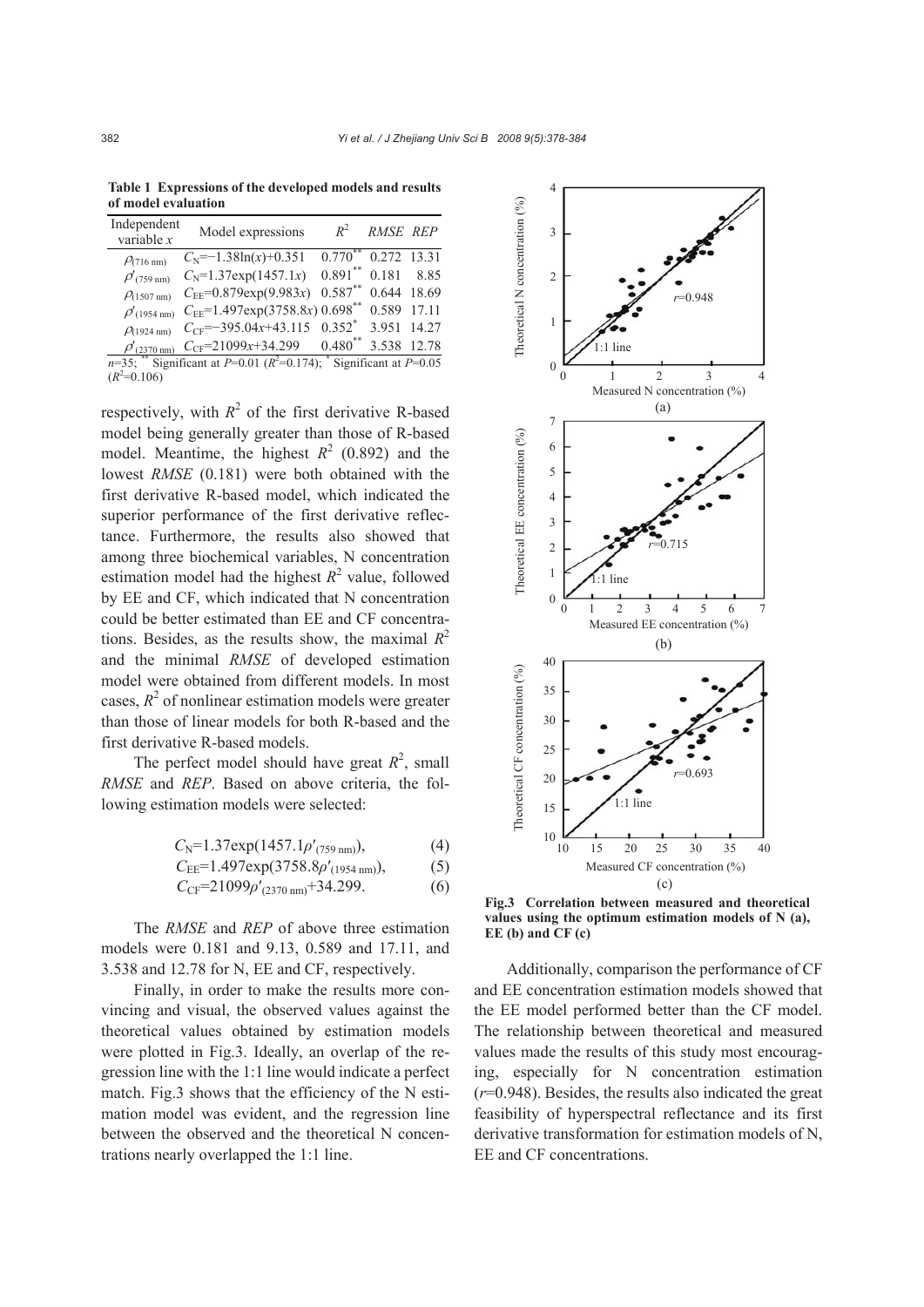#### **CONCLUSION**

In the present work, the results provide information for the development of the vegetation index using spectral reflectance or the first derivative spectral reflectance at sensitive spectral bands. Band rationing and normalization provide a simple and straightforward means to enhance the biochemical absorption signal while minimizing background effects (Jackson and Huete, 1991).

Furthermore, the encouraging results of model evaluation also showed the promising potential of N, CF and EE concentration estimation models using leaf-level hyperspectral reflectance and its first derivative transformation. Besides, encouraging performance of N estimation model was also proven. The analyses of correlations between spectral reflectance and biochemical variables show that the first derivative transformation provided the most sensitive method and promising predictive potential for biochemical variables.

Although many different N treatments were set, more researches are needed before any concrete conclusions are drawn.

#### ACKNOWLEDGEMENT

The work assistances given by colleagues in Institute of Agricultural Remote Sensing and Information Technology are highly appreciated.

#### **References**

- Blackmer, T.M., Schepers, J.S., 1994. Techniques for monitoring crop nitrogen status in corn. *Commun. Soil Sci. Plant Anal.*, **25**:1791-1800.
- Blackmer, T.M., Schepers, J.S., Varvel, G.E., Waler-Schea, E.A., 1996. Nitrogen deficiency detection using reflected shortwave radiation from irrigated corn canopies. *Agron. J.*, **88**:1-5.
- Casanova, D., Epema, G.F., Goudriaan, J., 1998. Monitoring rice reflectance at field level for estimating biomass and LAI. *Field Crop. Res.*, **55**(1-2):83-92. [doi:10.1016/S03 78-4290(97)00064-6]
- Chen, L., Huang, J.F., Wang, F.M., Tang, Y.L., 2007. Comparison between back propagation neural network and regression models for estimation of pigment content in rice leaves and panicles using hyperspectral data. *Int. J. Remote Sens.*, **28**(16):3457-3478. [doi:10.1080/01431160 601024242]
- Curran, P.J., 1989. Remote sensing of foliar chemistry. *Remote*

*Sens. Environ.*, **30**(3):271-278. [doi:10.1016/0034-4257 (89)90069-2]

- Curran, P.J., Kupiec, J.A., 1995. Imaging Spectrometry: A New Tool for Ecology. *In*: Danson, F.M., Plummer, S.E. (Eds.), Advances in Environmental Remote Sensing. Wiley, Chichester, p.71-78.
- Demetriades-Shah, T.H., Steven, M.D., Clark, J.A., 1990. High resolution derivative spectral in remote sensing. *Remote Sens. Environ.*, **33**(1):55-64. [doi:10.1016/0034-4257(90) 90055-Q]
- Diker, K., Bausch, W.C., 2003. Potential use of nitrogen reflectance index to estimate plant parameters and yield of maize. *Biosys. Eng.*, **85**(4):437-447. [doi:10.1016/S1537- 5110(03)00097-7]
- Gamon, J.A., Qiu, H., 1999. Ecological Applications of Remote Sensing at Multiple Scales. *In*: Pugnaire, F.I., Valladares, F. (Eds.), Handbook of Functional Plant Ecology. Marcel Dekker, New York, p.805-846.
- Graeff, S., Claupein, W., 2003. Quantifying nitrogen status of corn (*Zea may* L.) in the field by reflectance measurements. *Eur. J. Agron.*, **19**(4):611-618. [doi:10.1016/S11 61-0301(03)00007-8]
- Hinzman, L.D., Bauer, M.E., Daughtry, C.S.T., 1986. Effects of nitrogen fertilization on growth and reflectance characteristics of winter wheat. *Remote Sens. Environ.*, **19**(1): 47-61. [doi:10.1016/0034-4257(86)90040-4]
- Jackson, R.D., Huete, A.R., 1991. Interpreting vegetation indices. *Prev. Vet. Med.*, **11**(3-4):185-200. [doi:10.1016/ S0167-5877(05)80004-2]
- Kokaly, R.F., 2001. Investigating a physical basis for spectroscopic estimates of leaf nitrogen concentration. *Remote Sens. Environ.*, **75**(2):153-161. [doi:10.1016/S0034-4257 (00)00163-2]
- Kvalheim, O.M., 1987. Latent-structure decompositions (projections) of multivariate data. *Chemometr. Intell. Lab.*, **2**(4):283-290. [doi:10.1016/0169-7439(87)80021-7]
- McMurtrey, R.F.III, Chappella, E.W., Kim, M.S., Meisinger, J.J., 1994. Distinguishing nitrogen fertilization levels in field corn (*Zea mays* L.) with active induced fluoresing and passive reflectance measurements. *Remote Sens. Environ.*, **47**(1):36-44. [doi:10.1016/0034-4257(94)90125-2]
- Peterson, D.L., Hubbard, G.S., 1991. Scientific issues and potential remote sensing requirement for plant biochemical content. *J. Imaging Sci. Technol.*, **36**:446-456.
- Stone, M.L., Soile, J.B., Raun, W.R., 1996. Use of spectral radiance for correcting in-season fertilizer nitrogen deficiencies in winter wheat. *Trans. Am. Soc. Agric. En.*, **39**:1623-1631.
- Strachan, I.B., Pattey, E., Boisvert, J.B., 2002. Impact of nitrogen and environment conditions on corn as detected by hyperspectral reflectance. *Remote Sens. Environ.*, **80**(2): 213-224. [doi:10.1016/S0034-4257(01)00299-1]
- Treitz, P.M., Howarth, P.J., 1999. Hyperspectral remote sensing for estimating biophysical parameters of forest ecosystems. *Prog. Phys. Geogr.*, **23**(3):359-390. [doi:10. 1191/030913399673417384]
- Wang, J.Q., Yu, J.G., 2001. Analysis and Test of Feedstuff.